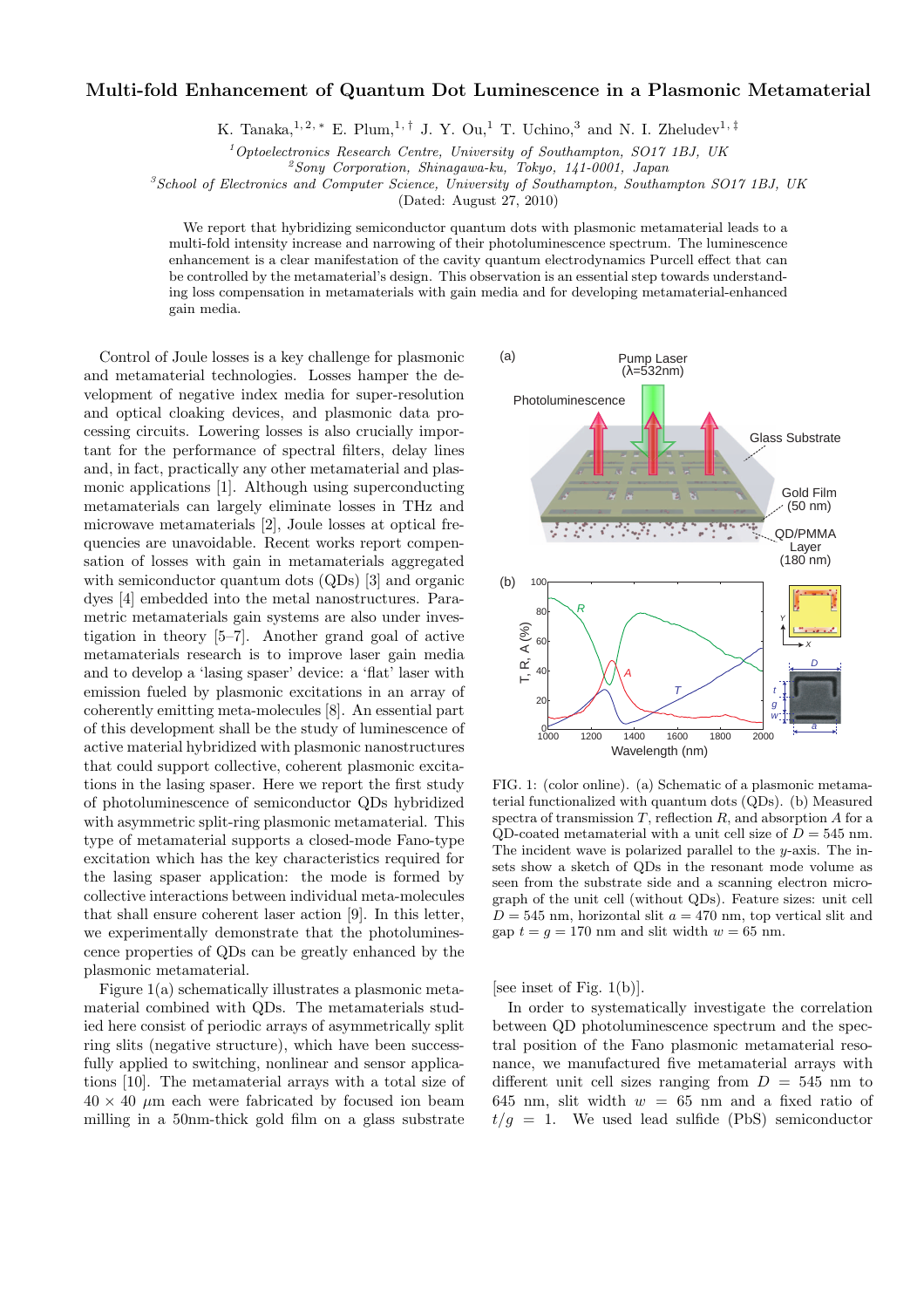quantum dots from Evident Technologies with a luminescence peak around 1300 nm and mean core diameter of 4.6 nm. These QDs were dispersed in polymethylmethacrylate (PMMA) and the QD/PMMA solution was then spin-coated onto the metamaterial arrays forming a 180 nm thick layer. We estimate the QD area density on the array to be  $1.6 \times 10^5 \ \mu m^{-2}$  and thus approximately 4000 quantum dots per meta-molecule are trapped in the groves of the structure. Spectra (transmission, reflection, and absorption) and photoluminescence characteristics of the metamaterials with QDs were measured using a microspectrophotometer. In the photoluminescence measurements, the QDs were optically pumped by a frequency doubled CW YAG laser ( $\lambda = 532$  nm) from the substrate side through the metamaterial array [see Fig. 1(a)]. The YAG laser was focused to a ( $\sim 100 \ \mu m$ ) spot with intensity  $35 \text{ W/cm}^2$  by the microscope objective (N.A.= 0.28). Photoluminescence emitted from the QDs was collected by the same objective with a polarizer so that only a selected polarization component of photoluminescence could be detected. Fig. 1(b) shows the spectral characteristics of the QD/PMMA-coated metamaterial with  $D = 545$  nm in the absence of the pump. The absorption spectrum shows a narrow resonance peak around 1300 nm ( $Q$ -factor  $\simeq$  11).

The photoluminescence of the metamaterial functionalized with QDs is presented in Fig. 2. Here we measure the y-polarization, for which the metamaterial's Fanomode can be excited, see Fig. 1(b). The photoluminescence spectrum of the QD/PMMA layer on the glass substrate (i.e. without metamaterial) is shown at the top of Fig. 2(a) and peaks at  $\lambda_0 = 1280$  nm which is indicated by the shaded area.

The presence of the plasmonic metamaterial drastically changes the QD photoluminescence characteristics: it leads to a multi-fold intensity enhancement as well as spectral narrowing of the photoluminescence peak. For instance, for  $D = 545$  nm the photoluminescence peak intensity is enhanced by a factor of 8, while the full width at half maximum (FWHM) of the photoluminescence peak is decreased to approximately 100 nm compared to 176 nm without metamaterial. Here the metamaterial's absorption resonance wavelength  $\lambda_{\text{abs}}$  almost perfectly matches the QD emission wavelength  $\lambda_0$ (see red dashed absorption spectrum). This suggests that the drastic photoluminescence enhancement results from interaction between the excited-state gain medium (QDs) and the surface plasmon resonance [11–14], and, in particular, can be understood in terms of the cavity quantum electrodynamics (QED) Purcell effect [15, 16] as discussed later. Such coupling between QD-excitons and metamaterial surface plasmons must be sensitive to a mismatch  $\Delta \lambda = \lambda_{\text{abs}} - \lambda_0$ . Indeed, when the metamaterial resonance is red-shifted, by increasing the unit cell size from  $D = 545$  nm to 645 nm, the photoluminescence spectrum is weakened, broadened and distorted. without metamaterial

(a)



QDs without (top) and with metamaterial layer. A best-fit Gaussian curve is plotted with each spectrum (solid line). The dotted line indicates the metamaterial absorption spectrum. (b) Intensity enhancement and full width at half maximum (FWHM) of the QD-metamaterial photoluminescence spectra. Enhancement is normalized to the photoluminescence peak intensity measured without a metamaterial layer. For comparison, reference values measured without a metamaterial layer are indicated by arrows.

In all cases the photoluminescence peak is shifted from its original position  $\lambda_0$  towards the respective metama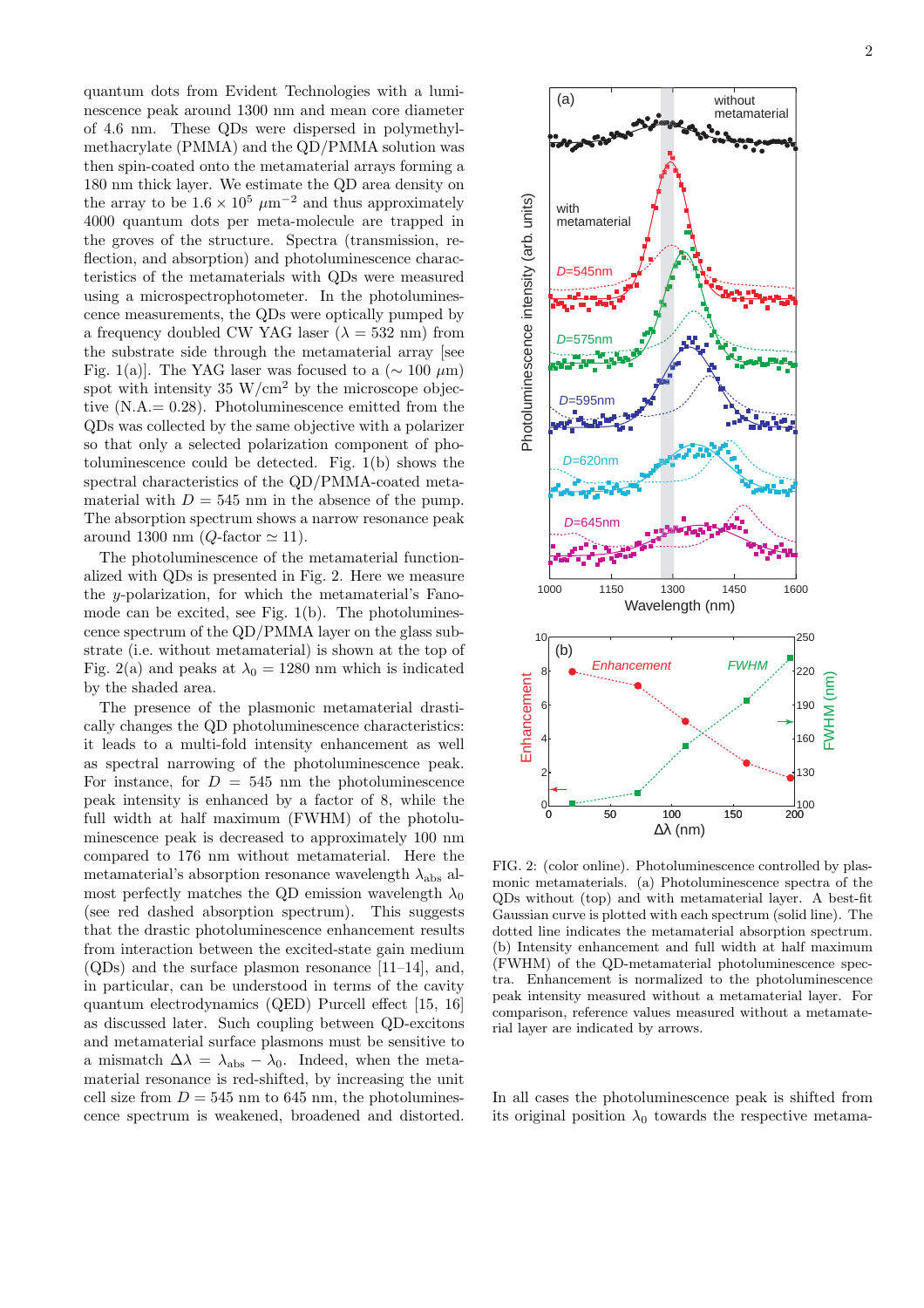terial's absorption resonance  $\lambda_{\rm abs}$ . For a large mismatch  $\Delta\lambda$  > 150 nm (i.e.  $D \geq 620$  nm), the photoluminescence spectrum becomes non-Gaussian and appears to develop two peaks close to  $\lambda_0$  and  $\lambda_{\text{abs}}$ , respectively. Intriguingly, the observed photoluminescence red-shift becomes quite large, reaching almost 200 nm. The intensity enhancement and FWHM of the photoluminescence spectra are summarized in Fig. 2(b) as a function of the mismatch  $\Delta\lambda$ . Narrow photoluminescence spectra with greatly enhanced intensity are observed when the QDluminescence matches the metamaterial resonance wavelength (i.e. small  $\Delta\lambda$ ). On the other hand, for a large mismatch  $(\Delta \lambda > 150 \text{ nm})$  the photoluminescence spectrum becomes even broader than it is without the metamaterial layer. Here we note that all metamaterial samples had almost identical transmission levels at the pump wavelength  $(532 \text{ nm})$ , and therefore there was no significant difference in pump power reaching the active layer.

One might attempt to explain such broadening as a result of filtering the QD luminescence spectrum through the metamaterial, thus assuming no plasmon-exciton interaction. However, such a simple explanation can be ruled out, as it does not explain any photoluminescence enhancement resulting from the presence of the metamaterial. Furthermore, the convoluted spectrum of QD luminescence and metamaterial transmission does not agree well with the photoluminescence measurements.

The metamaterials studied here have profound polarization-dependent properties. While a strong plasmonic Fano-resonance is excited by  $y$ -polarization [see Fig. 1(b)], this resonance vanishes for the orthogonal polarization [3]. This polarization dependence may be expected to affect the interaction with the isotropic QDs, and hence the polarization dependence of the photoluminescence was measured as illustrated by Fig. 3 for the metamaterial with  $D = 545$  nm. By changing the polarization state from  $y$  to  $x$ , the absorption spectrum becomes featureless around  $\lambda_0$  [Fig. 3(b)]. The corresponding photoluminescence drastically degrades [Fig. 3(a)], providing additional evidence that the photoluminescence spectrum is controlled by the plasmonic resonance.

We argue that the observed enhancement of photoluminescence can be understood in terms of the cavity QED Purcell effect [15, 16]. Indeed, the spontaneous emission decay rate is proportional to the density of photon states that the photonic environment offers for spontaneous decay. Thus the internal dynamics of a quantum system are controlled by a photonic environment that is resonant with radiative transitions of the source. Enhancement of the radiation rates has been seen in various systems including QDs in nanocavities and photonic crystals. In our experiments the ensemble of QDs with its exciton emission line is placed at a resonant plasmonic metamaterial. The metamaterial creates an environment equivalent to a microcavity with a quality factor Q, and a mode confined in an ultrasmall volume  $V$  that enhances



FIG. 3: (color online). Polarization dependence of (a) photoluminescence and (b) absorption, measured for the metamaterial with  $D = 545$  nm. Polarizations x and y are introduced in Fig. 1, while  $xy$  is the intermediate polarization.

the density of photon states leading to the Purcell factor enhancement of luminescence:  $F_p = \frac{3}{4\pi^2}$  $\left(\frac{\lambda}{n}\right)^3 \frac{Q}{V}$ . Here *n* is the refractive index of the medium and  $\lambda$  is the wavelength.

For the sake of rough estimate, the mode volume is calculated by  $V = 2(a + t)wh$  (where  $a = 470$  nm,  $t =$ 170 nm,  $w = 65$  nm, and  $h = 50$  nm), i.e. the mode is assumed to be confined in the slits of the metamaterial metal film of thickness h. With  $\lambda = 1300$  nm,  $Q = 11$ , and  $n = 1.48$ , this gives the following value for the Purcell factor  $F_p = 136$ . This is of the same order of magnitude as the experimentally observed enhancement of overall luminescence  $\mu = 8$ , corrected for the fraction of QDs in the slits  $f = V/(D^2p)$ , where  $p = 180$  nm is the thickness of the QD/PMMA layer:  $F_{p,exp} = \mu/f = 103$ . Here we note that the general Purcell enhancement formula used in our calculations only gives approximate values for luminescence enhancement in plasmonic systems [17].

Peculiarity of our experimental conditions in comparison with numerous reports on the Purcell factor enhancement of luminescence of individual QDs is in a large number of QDs located within the mode volume (∼ 4000): the exciton line is inhomogeneously broadened due to a natural variation of the QD sizes [Fig.  $4(a)$ ]. Here, detuning of the plasmon resonance from the centre of the exciton emission line leads to the Purcell enhancement being applied to the wing of the emission line as it is clearly manifested by the transformation of the photoluminescence spectrum presented in Fig. 2. The photoluminescence spectra resulting from this Purcell enhancement may be expected to be proportional